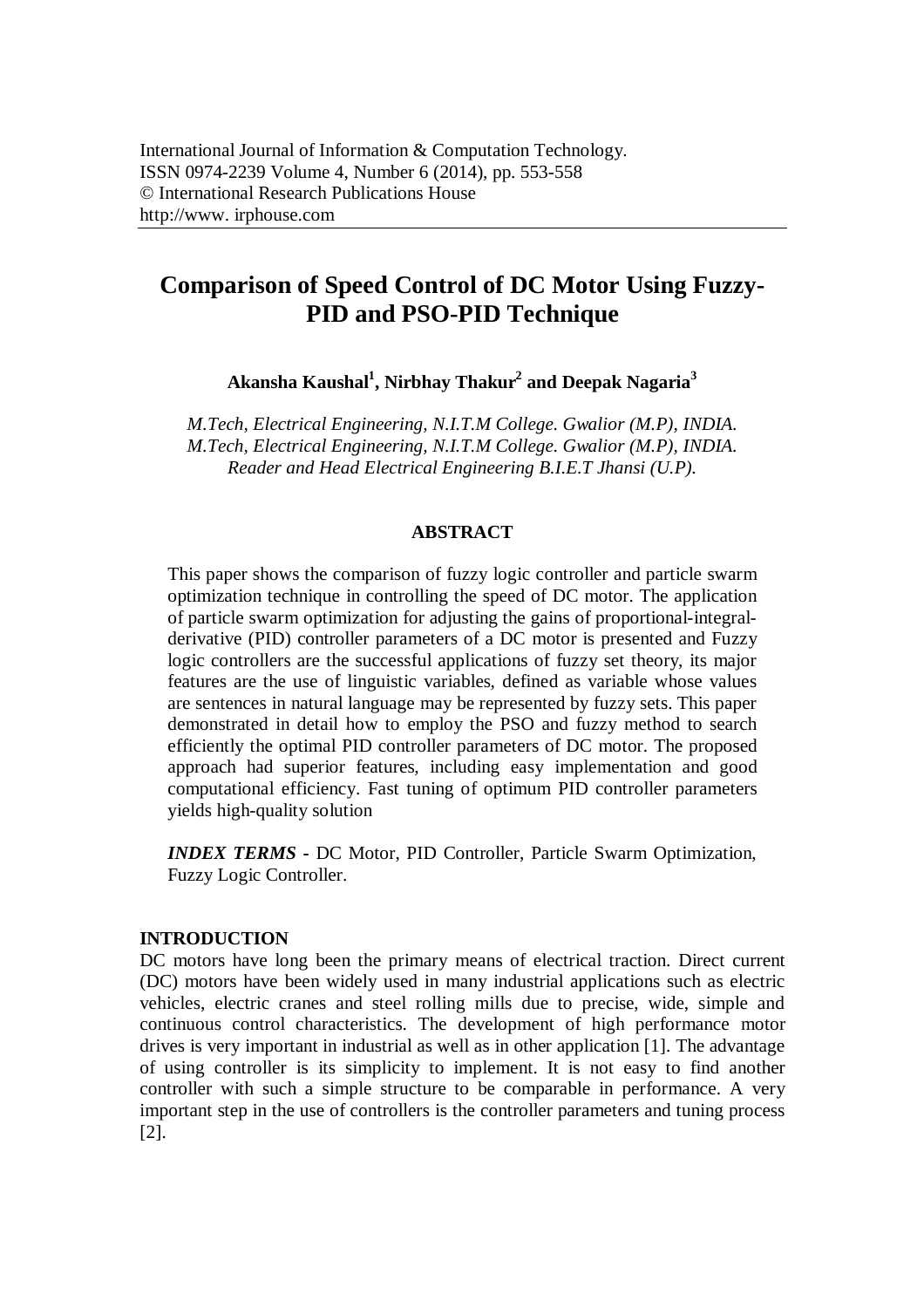Fuzzy rule-based models are easy to comprehend because it uses linguistic terms and the structure of if-then rules [3].

In this paper, an optimal PID controller solution is defined for DC motor drive systems using Particle Swarm Optimization Technique (PSO) and by Fuzzy PID technique. There is no constraint in the searching space of the optimal PID parameters. The PID tuning algorithm is applied to the speed control of DC motors [2].

#### **FUZZY LOGIC CONTROLLER**

Fuzzy logic controllers have the following advantages over the conventional controllers that they are cheaper to develop, they cover a wide range of operating conditions, and they are more readily customizable in natural language terms.

In Mamdani type FIS the crisp result is obtained by defuzzification, in the Mamdani FIS can be used for both multiple input and single output and multiple inputs multiple outputs system [6].



**Figure1:** Arrangement of fuzzy logic controller [1]

#### **PID CONTROLLER**

PID controllers are composed of three basic control modes i.e proportional mode integral mode and derivative mode. They are simple to implement and provide good performance. A PID controller does not "know" the correct output to bring the system to the set point. It moves the output in the direction which should move the process toward the set point and needs to have feedback to perform [2].

The PID controller has the following form in the time domain:

$$
u(t) = k_p e(t) + k_i \int_0^t e(t) dt + k_d \frac{de(t)}{dt}
$$
 (1)

| <b>Table1:</b> Basic Control Actions [2] |  |  |  |
|------------------------------------------|--|--|--|
|------------------------------------------|--|--|--|

| Proportional control | $u(t) = k_p e(t)$                  |
|----------------------|------------------------------------|
| Integral control     |                                    |
|                      | $u(t) = k_i \int e(t) dt$          |
|                      |                                    |
| Derivative control   | $\frac{de(t)}{dt}$<br>$u(t) = k_d$ |
|                      |                                    |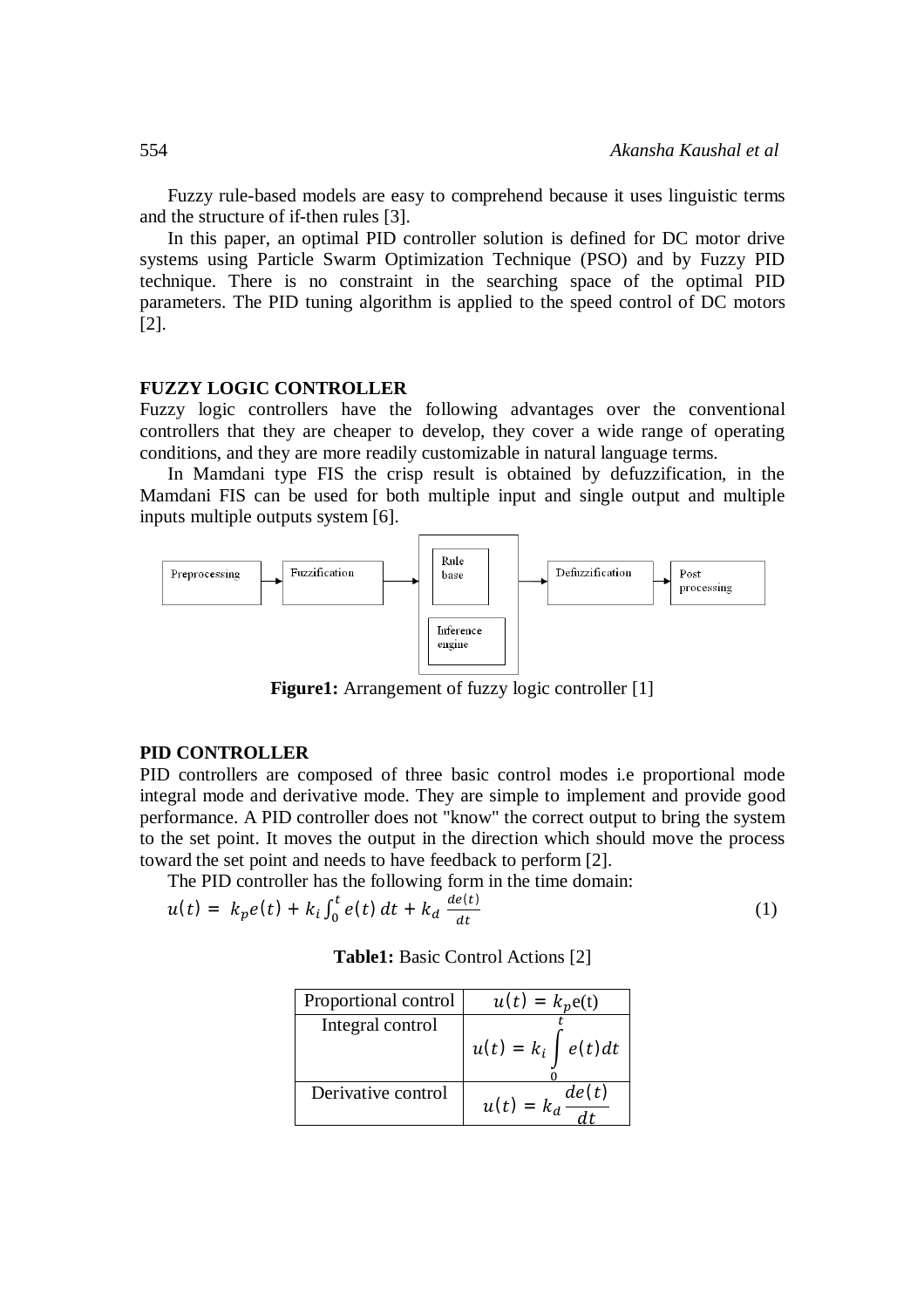#### **PARTICLE SWARM OPTIMIZATION**

Particle Swarm Optimization is a technique used to explore the search space of a given problem to find the settings or parameters required to optimize a particular objective [4]. PSO has two main concepts: the first is through the observation of human decision making, it was proposed that humans use both their own best experience and others' best experience to form a basis of making a decision, to develop the concepts of individual learning and cultural transmission. The second is to propose a simple theory to explain group behavior in nature, and to modularize the theory to create systems to simulate things. The biggest characteristic of PSO is in its simple structure, fast convergence, and its ability to prevent falling into a local optimum solution. At the same time, PSO is a random algorithm with a parallel structure. Firstly, a uniform distribution is used to randomly create a particle swarm. Each particle represents a feasible solution to the problem, the particle swarm refers to the individual's best experience, and the group's best experience, and logically chooses the method it will move itself. After continuous iterations, the particle swarm will gravitate towards the optimum solution [5].

The 4 parts of PSO are shown below:  
\n
$$
v_i^{k+1} = w v_i^k + c_1^*
$$
 Rand( $)*$ (*Pbest*<sup>k</sup> $- s_i^k$ ) +  $c_2^*$   
\nRand( $)*$ (*Gbest*<sup>k</sup> –  $s_i^k$ )  
\nWhere  
\n $c_1$  = learning factor of PSO  
\n $c_2$  = learning factor of PSO  
\nRand = Random number between 0 and 1.  
\n*Pbest*<sup>k</sup><sub>i</sub> = individual best optima for particle i after k iterations  
\n*Gbest*<sup>k</sup> = group optima after k iterations.  
\nW = weighting.  
\n $v_i^{k+1}$  = velocity of particle i in iterative k+1  
\n $s_i^k$  = position of particle i in iterative k.

## **4.1** *Implementation of Fuzzy-PID and PSO-PID Controller*

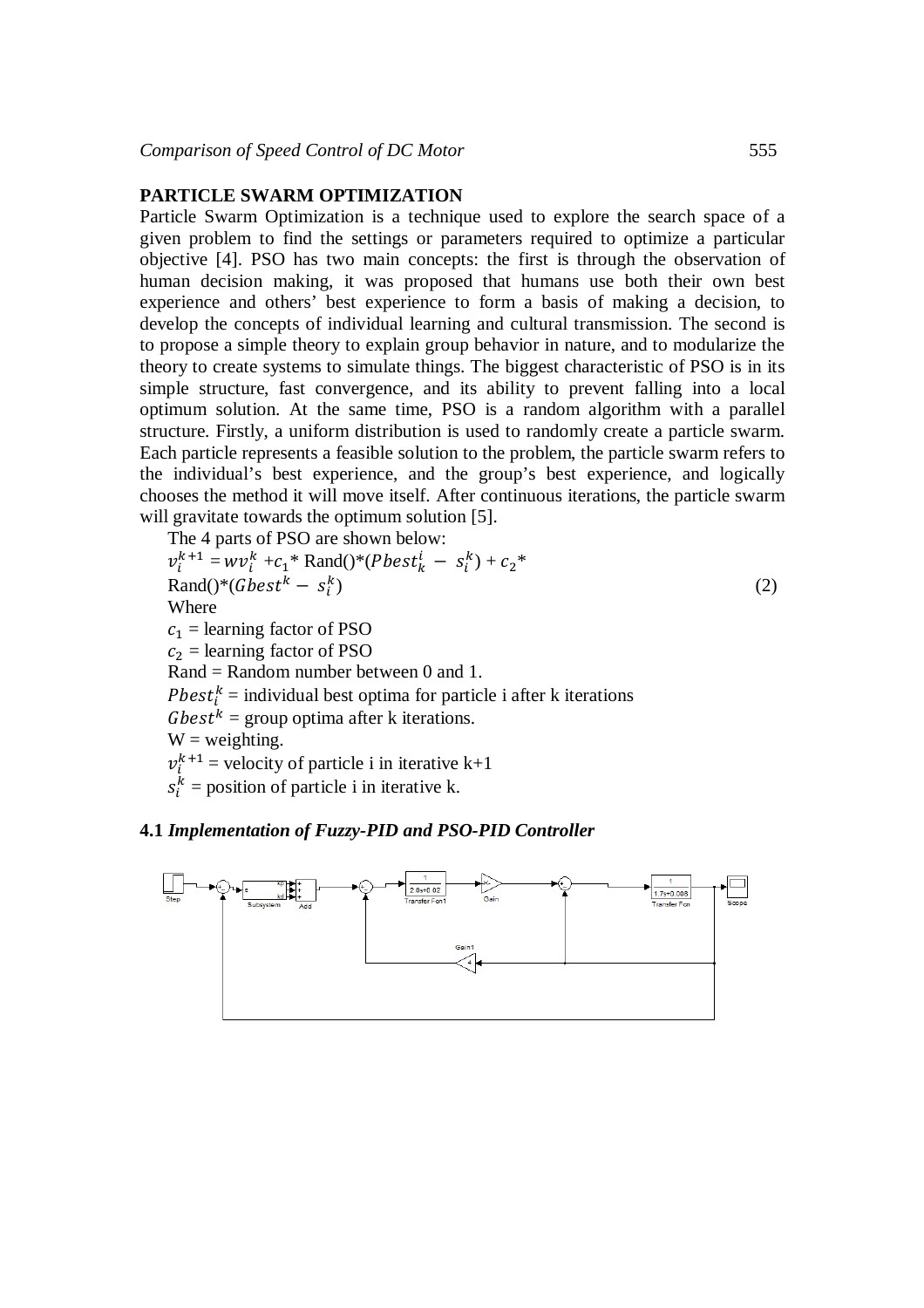

# *4.1.1 Result of Fuzzy- PID Controller.*

# *4.2 Implementation of PSO-PID Controller*

In this paper, a PID controller using the PSO algorithm is developed to improve the results of speed control of DC motor. The PSO algorithm is mainly utilized to determine three optimal controller parameters *kp*, *ki*, and *kd*, such that the controlled system could obtain a desired step response output [4].

*4.2.1 Result of PSO-PID Controller*

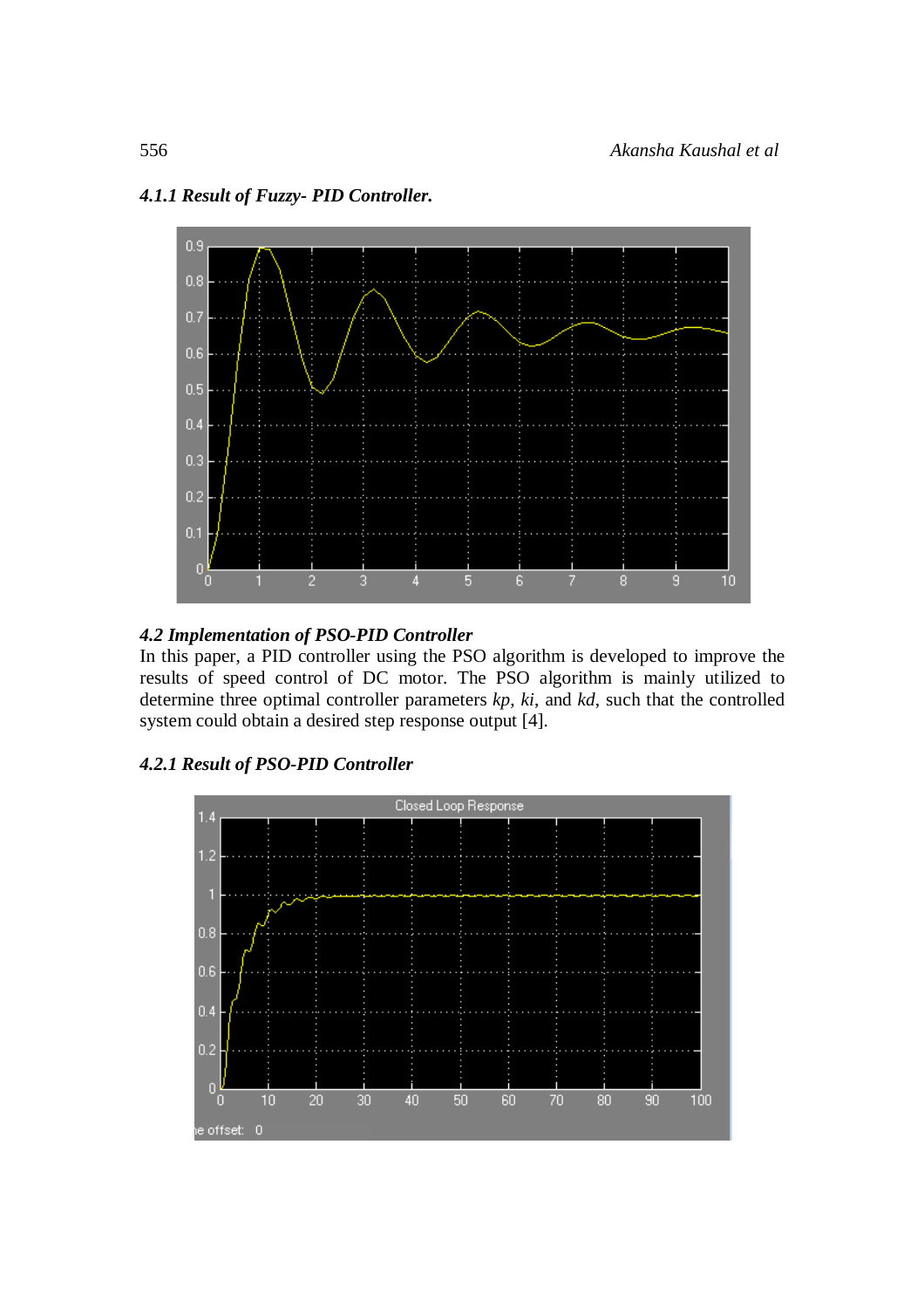#### **5.CONCLUSION**

This paper shows two different methods of determining the PID controller parameters using PSO algorithm and Fuzzy Controller. While comparing with both the results the PSO-PID shows better output as compared to Fuzzy-PID.

#### **REFERENCES**

- [1] J. N. Rai, Mayank Singhal, Mayank Nandwani" Speed Control of Dc Motor Using Fuzzy Logic Technique" IOSR Journal of Electrical and Electronics Engineering (IOSR-JEEE) ISSN: 2278-1676 Volume 3, Issue 6, PP 41-48, 2012
- [2] Adel A. A. El-Gammal, "A Modified Design of PID Controller For DC Motor Drives Using Particle Swarm Optimization PSO" March, 2009.
- [3] Girish K. Jha, Ruppa K. Thulasiram, Parimala Thulasiram" Comparison of Adaptive Neuro-Fuzzy and Particle Swarm Optimization based Neural Network Models for Financial Time Series Prediction " asac Niagara Falls, Ontario 2009 .
- [4] Mohammad Sadegh Rahimian and Kaamran Raahemifar*"* Optimal PID Controller Design for AVR System using Particle Swarm Optimization Algorithm" Electrical and Computer Engineer Department, Ryerson University Toronto, Ontario, Canada. IEEE CCECE 2011.
- [5] Horng-Lin Shieh, Cheng-Chien Kuo, Chin-Ming Chiang" Modified Particle Swarm Optimization Algorithm with Simulated Annealing Behavior and its Numerical Verification" Applied Mathematics and Computation 218, 4365– 4383, 2011.
- [6] Trapti Yadav, Deepti yadav, Nidhi Singh"Self Tuning PID Controller using Fuzzy Inference Mamdani and Sugeno method on the AVR System". International Journal of Applied Engineering Research ISSN: 0973-4562, Volume 8 No.12, 2013